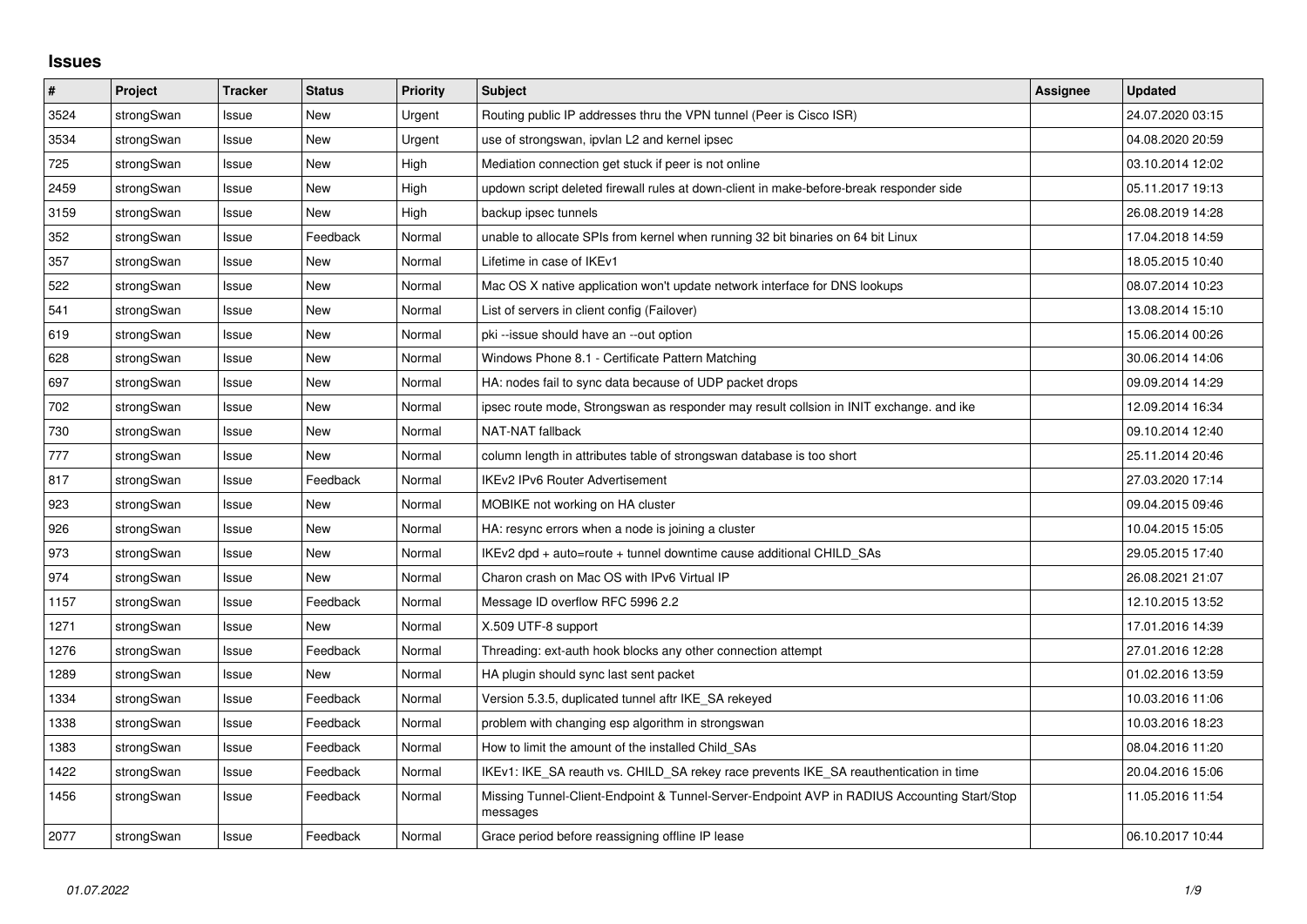| $\sharp$ | Project    | <b>Tracker</b> | <b>Status</b> | <b>Priority</b> | <b>Subject</b>                                                                                                                                          | <b>Assignee</b> | <b>Updated</b>   |
|----------|------------|----------------|---------------|-----------------|---------------------------------------------------------------------------------------------------------------------------------------------------------|-----------------|------------------|
| 2110     | strongSwan | Issue          | Feedback      | Normal          | Remote Identity (IDr) in IKE AUTH Response is sent as hex-encoded binary value instead of text<br>when setting leftid to type KEY_ID (leftid=@#xxxxxxx) |                 | 13.09.2016 21:42 |
| 2112     | strongSwan | Issue          | <b>New</b>    | Normal          | Broadcast packets are not relayed from Lan to Vpn clilent                                                                                               |                 | 14.09.2016 14:18 |
| 2160     | strongSwan | Issue          | Feedback      | Normal          | support for opportunistic encryption                                                                                                                    |                 | 06.05.2020 10:32 |
| 2178     | strongSwan | Issue          | New           | Normal          | ha and updown                                                                                                                                           |                 | 01.12.2016 13:53 |
| 2184     | strongSwan | Issue          | Feedback      | Normal          | configuration with multiple RSA keys                                                                                                                    |                 | 14.12.2016 13:09 |
| 2203     | strongSwan | Issue          | Feedback      | Normal          | Protecting symetric traffic using high availability in gateway to gateway setup (both active)                                                           |                 | 15.02.2017 14:20 |
| 2260     | strongSwan | Issue          | New           | Normal          | Number of CHILD_SA for a single connection grows over time                                                                                              |                 | 28.02.2017 13:46 |
| 2319     | strongSwan | Issue          | Feedback      | Normal          | gives up trying to bring up connection after DNS SERVFAIL                                                                                               |                 | 08.05.2017 15:41 |
| 2357     | strongSwan | Issue          | Feedback      | Normal          | How to initiate IPsec SA Transport Mode without IKE?                                                                                                    |                 | 18.01.2021 18:36 |
| 2394     | strongSwan | Issue          | Feedback      | Normal          | IP is not assigned after re-authentication                                                                                                              |                 | 04.08.2017 19:03 |
| 2400     | strongSwan | Issue          | Feedback      | Normal          | Is DPD supposed to detect dead tunnel, or dead IKE instance                                                                                             |                 | 11.01.2019 22:53 |
| 2411     | strongSwan | Issue          | Feedback      | Normal          | VPN server name resolution is done via overlay DNS server upon IKE disconnect                                                                           |                 | 22.08.2017 10:42 |
| 2432     | strongSwan | Issue          | New           | Normal          | PLUTO_ME can be different for up-client and down-client                                                                                                 |                 | 21.09.2017 11:57 |
| 2446     | strongSwan | Issue          | Feedback      | Normal          | Traffic loss during IKE reauth despite make-before-break enabled                                                                                        |                 | 27.11.2017 17:12 |
| 2464     | strongSwan | Issue          | New           | Normal          | How to Loadbalance strongswan IPsec via NGINX?                                                                                                          |                 | 12.11.2017 19:16 |
| 2560     | strongSwan | Issue          | Feedback      | Normal          | Duplicate CA cert requests sent                                                                                                                         |                 | 28.02.2018 10:54 |
| 2580     | strongSwan | Issue          | Feedback      | Normal          | [CFG] handling xx attribute failed in Android or Ubuntu, but works in macOS                                                                             |                 | 09.03.2018 17:49 |
| 2618     | strongSwan | Issue          | Feedback      | Normal          | Query regarding assignment of Tunnel IP                                                                                                                 |                 | 09.04.2018 10:57 |
| 2621     | strongSwan | Issue          | Feedback      | Normal          | Android: VPN connection stops working, strongSwan shows Connected                                                                                       |                 | 06.07.2018 13:06 |
| 2671     | strongSwan | Issue          | New           | Normal          | Passing user-supplied cerificate file names to charon-nm is problematic                                                                                 |                 | 23.05.2018 21:27 |
| 2678     | strongSwan | Issue          | Feedback      | Normal          | Phase 1 issue                                                                                                                                           |                 | 07.06.2018 20:06 |
| 2682     | strongSwan | Issue          | <b>New</b>    | Normal          | IMV/IMC (re)Attestation                                                                                                                                 |                 | 07.06.2018 21:25 |
| 2691     | strongSwan | Issue          | New           | Normal          | Strongswan and KSOFTIRQ cpu utilization                                                                                                                 |                 | 26.06.2018 14:34 |
| 2701     | strongSwan | Issue          | New           | Normal          | Low bandwidth when Iperfing data thorugh IPSEC tunnel                                                                                                   |                 | 07.07.2020 13:38 |
| 2726     | strongSwan | Issue          | Feedback      | Normal          | Strongswan selects wrong source IP                                                                                                                      |                 | 23.08.2018 13:38 |
| 2750     | strongSwan | Issue          | Feedback      | Normal          | setting WFP SA SPI failed: 0x80320035                                                                                                                   |                 | 27.05.2019 11:59 |
| 2816     | strongSwan | Issue          | Feedback      | Normal          | order of DNS entries is reversed in /etc/resolv.conf                                                                                                    |                 | 06.11.2018 10:41 |
| 2835     | strongSwan | Issue          | Feedback      | Normal          | Rekeyed SA can't be deleted in standby node                                                                                                             |                 | 19.12.2018 02:52 |
| 2870     | strongSwan | Issue          | Feedback      | Normal          | DNS resolution outside of tunnel if DNS server is in remote TS                                                                                          |                 | 22.01.2019 11:06 |
| 2958     | strongSwan | Issue          | Feedback      | Normal          | Trap policies with unspecified remote IP covering multiple specific ports constantly produce new<br>IKE_SAs                                             |                 | 11.03.2019 15:03 |
| 2964     | strongSwan | Issue          | Feedback      | Normal          | Route to IKE Gateway Fails to Update Under Particular Configuration                                                                                     |                 | 13.03.2019 10:38 |
| 2966     | strongSwan | Issue          | Feedback      | Normal          | Problems with large amount of subnets in leftsubnet configuration                                                                                       |                 | 02.04.2019 10:35 |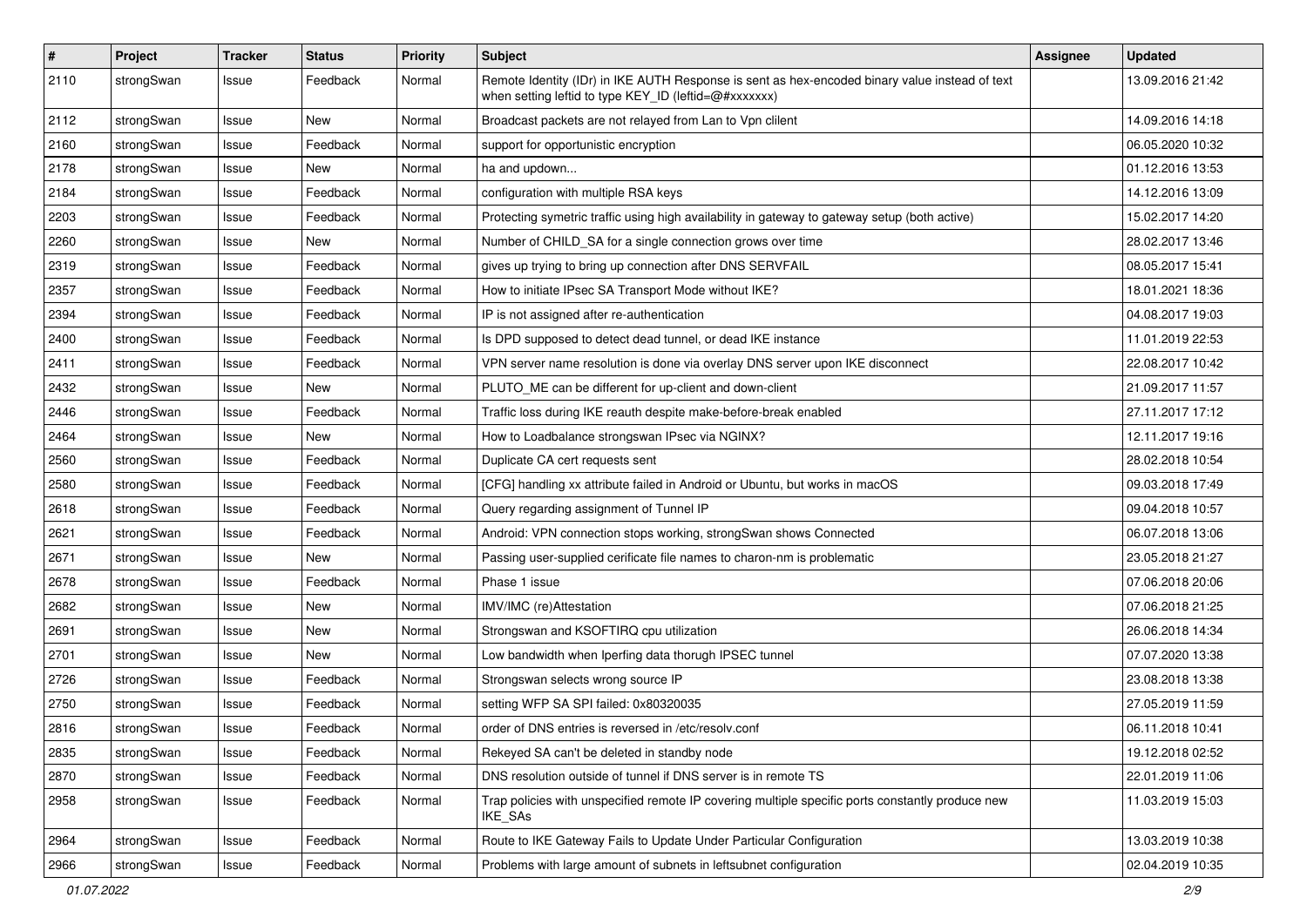| #    | Project    | <b>Tracker</b> | <b>Status</b> | <b>Priority</b> | <b>Subject</b>                                                                                          | <b>Assignee</b> | <b>Updated</b>   |
|------|------------|----------------|---------------|-----------------|---------------------------------------------------------------------------------------------------------|-----------------|------------------|
| 3072 | strongSwan | Issue          | Feedback      | Normal          | Windows 10: setting WFP SA SPI fails with error 0x80320014                                              |                 | 29.05.2019 14:34 |
| 3097 | strongSwan | Issue          | Feedback      | Normal          | charon restart behaviour                                                                                |                 | 24.06.2019 16:09 |
| 3122 | strongSwan | Issue          | Feedback      | Normal          | Strongswan software iterupts                                                                            |                 | 18.07.2019 02:27 |
| 3151 | strongSwan | Issue          | Feedback      | Normal          | Forecast stops forwarding multicast                                                                     |                 | 26.08.2019 14:06 |
| 3154 | strongSwan | Issue          | Feedback      | Normal          | signature validation failed only with sha2                                                              |                 | 20.08.2019 11:51 |
| 3254 | strongSwan | Issue          | Feedback      | Normal          | Log level in android level                                                                              |                 | 08.11.2019 08:36 |
| 3268 | strongSwan | Issue          | Feedback      | Normal          | Traffic disruption -- policy-based VPN to AWS VPN service                                               |                 | 15.11.2019 16:53 |
| 3282 | strongSwan | Issue          | Feedback      | Normal          | Android VPN client keeps retrying in airplane mode                                                      |                 | 29.11.2019 16:06 |
| 3298 | strongSwan | Issue          | <b>New</b>    | Normal          | strategies to improve strongswan performance per single SA                                              |                 | 23.12.2019 14:05 |
| 3304 | strongSwan | Issue          | Feedback      | Normal          | Found unsupported critical X.509 extension: X509v3 Name Constraints                                     |                 | 13.01.2020 14:50 |
| 3307 | strongSwan | Issue          | Feedback      | Normal          | Probable non compliance with RFC 7296 wrt traffic selector narrowing?                                   |                 | 14.01.2020 16:19 |
| 3326 | strongSwan | Issue          | New           | Normal          | update custom routing table (table 220 by default) with new routes if new networks and routes<br>appear |                 | 10.02.2020 12:01 |
| 3342 | strongSwan | Issue          | Feedback      | Normal          | Certain fields in Storngswan on Firestick4K are not editable                                            |                 | 20.02.2020 09:36 |
| 3366 | strongSwan | Issue          | Feedback      | Normal          | Uninstall "any" trap policy if start_action=trap with virtual IPs is used                               |                 | 13.03.2020 14:57 |
| 3377 | strongSwan | Issue          | Feedback      | Normal          | Interface ID not configured during HA synchronization                                                   |                 | 18.03.2020 10:15 |
| 3389 | strongSwan | Issue          | Feedback      | Normal          | Child SAs not getting created after rekeying                                                            |                 | 30.03.2020 15:45 |
| 3392 | strongSwan | Issue          | Feedback      | Normal          | mark=%unique and no Internet-connection with VPN                                                        |                 | 31.07.2020 15:26 |
| 3400 | strongSwan | Issue          | Feedback      | Normal          | Windows 10 IKEv2 rekeying fails                                                                         |                 | 16.04.2020 17:08 |
| 3403 | strongSwan | Issue          | Feedback      | Normal          | IKEv2 natd false detection                                                                              |                 | 09.04.2020 14:19 |
| 3442 | strongSwan | Issue          | Feedback      | Normal          | Apply policy based on network interface in transport mode                                               |                 | 13.05.2020 10:53 |
| 3490 | strongSwan | Issue          | Feedback      | Normal          | Selecting incorrect auth mode for IKEv1                                                                 |                 | 21.07.2020 21:26 |
| 3496 | strongSwan | Issue          | Feedback      | Normal          | Route-based VPN - transport mode                                                                        |                 | 11.02.2021 09:55 |
| 3498 | strongSwan | Issue          | Feedback      | Normal          | FreeBSD + dhcp+farp plugin                                                                              |                 | 22.01.2021 10:44 |
| 3499 | strongSwan | Issue          | Feedback      | Normal          | ISAKMP Signature hash algorithm / EAP-TLS Authentification                                              |                 | 30.06.2020 10:40 |
| 3500 | strongSwan | Issue          | Feedback      | Normal          | swanctl --list-cert not listing all certs                                                               |                 | 29.06.2020 15:25 |
| 3516 | strongSwan | Issue          | Feedback      | Normal          | Close IKE_SA after expiry without rekey/reauth                                                          |                 | 20.07.2020 19:32 |
| 3536 | strongSwan | Issue          | Feedback      | Normal          | When Create multiple tunnels restart ipsec service will establish fail.                                 |                 | 03.09.2020 13:58 |
| 3537 | strongSwan | Issue          | Feedback      | Normal          | IPv6 Packets are not transferred from server to client through IPSec using RPC protocol                 |                 | 01.09.2020 12:50 |
| 3545 | strongSwan | Issue          | New           | Normal          | Configuration model for multiple-VRF tunnel endpoints                                                   |                 | 18.08.2020 13:50 |
| 3552 | strongSwan | Issue          | Feedback      | Normal          | Internet disconnects after once VPN is established                                                      |                 | 30.08.2020 05:35 |
| 3558 | strongSwan | Issue          | Feedback      | Normal          | deleting half open IKE_SA with x.x.x.x after timeout with iOS device                                    |                 | 05.09.2020 21:23 |
| 3561 | strongSwan | Issue          | Feedback      | Normal          | Azure P2S VPN Linux connection error                                                                    |                 | 15.09.2020 12:22 |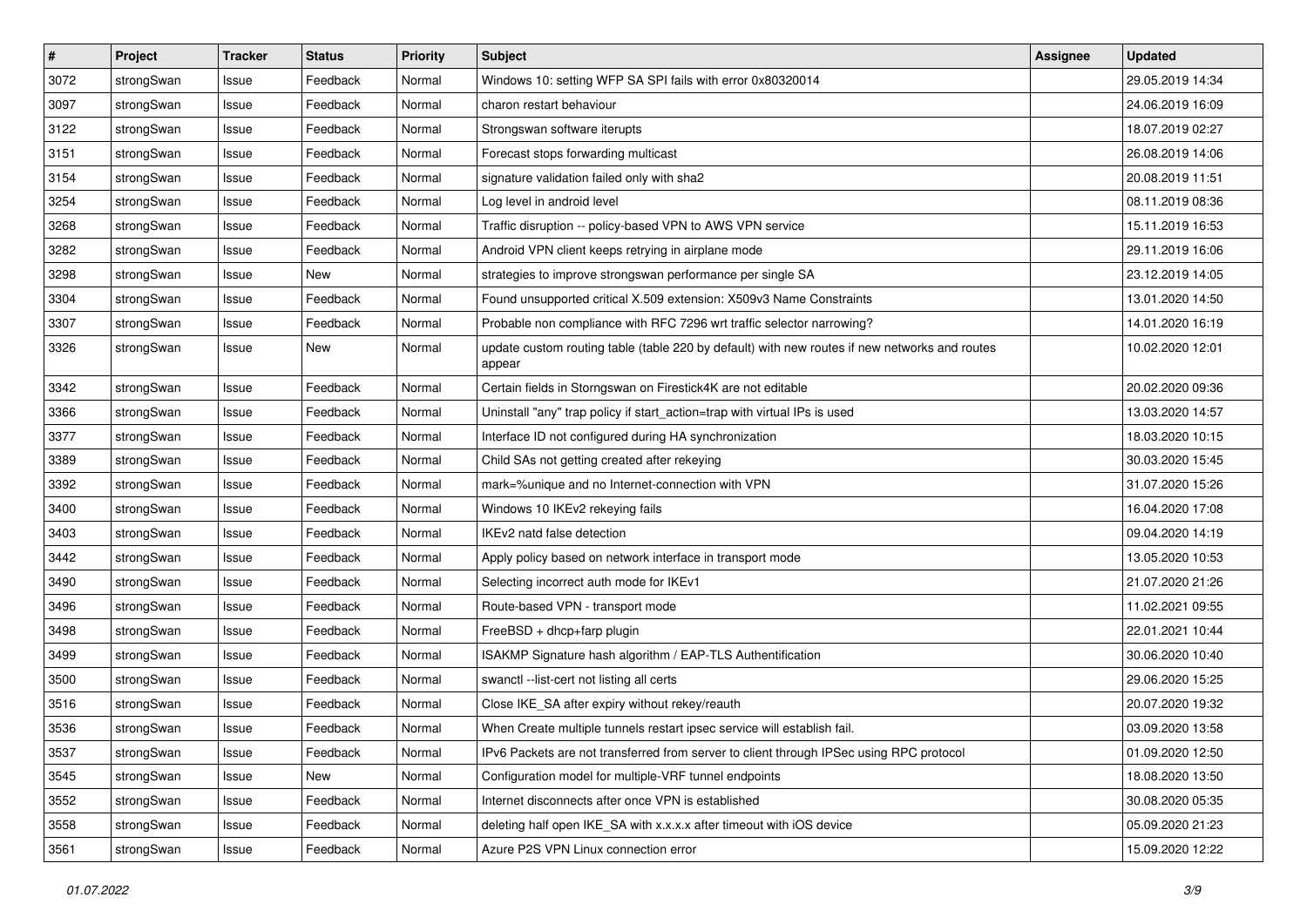| $\pmb{\#}$ | Project    | <b>Tracker</b> | <b>Status</b> | <b>Priority</b> | <b>Subject</b>                                                                                               | <b>Assignee</b> | <b>Updated</b>   |
|------------|------------|----------------|---------------|-----------------|--------------------------------------------------------------------------------------------------------------|-----------------|------------------|
| 3564       | strongSwan | Issue          | Feedback      | Normal          | Out of order packets are generated if strong swan is running on multiple cores                               |                 | 16.09.2020 10:01 |
| 3565       | strongSwan | Issue          | Feedback      | Normal          | Filtering out logs or plugin in to do so                                                                     |                 | 16.09.2020 11:45 |
| 3566       | strongSwan | Issue          | Feedback      | Normal          | Number of simultaneous connections limited to 1000 in a cluster                                              |                 | 18.09.2020 09:46 |
| 3568       | strongSwan | Issue          | Feedback      | Normal          | vpn connection is unstable                                                                                   |                 | 23.09.2020 16:28 |
| 3573       | strongSwan | Issue          | Feedback      | Normal          | ike2 and transit traffic                                                                                     |                 | 05.10.2020 10:55 |
| 3575       | strongSwan | Issue          | Feedback      | Normal          | Tunnel of IPv6 Over IPv4 not accespting Jumbo Packets                                                        |                 | 23.09.2020 16:44 |
| 3576       | strongSwan | Issue          | Feedback      | Normal          | strongswan on openwrt virtual ip inside ipsec tunnel                                                         |                 | 25.09.2020 17:01 |
| 3577       | strongSwan | Issue          | Feedback      | Normal          | StrongSwan Connection adding and deleting over network.                                                      |                 | 28.09.2020 15:13 |
| 3578       | strongSwan | Issue          | Feedback      | Normal          | ipsec connection to FortiClient VPN                                                                          |                 | 28.09.2020 15:08 |
| 3580       | strongSwan | Issue          | Feedback      | Normal          | encapsulation and packets not routing into tunnel problems                                                   |                 | 02.10.2020 10:03 |
| 3588       | strongSwan | Issue          | Feedback      | Normal          | VPN setup over 4G                                                                                            |                 | 08.10.2020 14:13 |
| 3592       | strongSwan | Issue          | Feedback      | Normal          | Tunnel reported as established but log show "found encrypted payload, but no transform set"                  |                 | 20.10.2020 10:37 |
| 3593       | strongSwan | Issue          | Feedback      | Normal          | Need variable tracking make_before_break state into updown scripts                                           |                 | 13.10.2020 09:59 |
| 3596       | strongSwan | Issue          | Feedback      | Normal          | no issuer certificate found for                                                                              |                 | 21.10.2020 03:27 |
| 3597       | strongSwan | Issue          | Feedback      | Normal          | IPSec Client on CentOS 8 - Can't connect using ShrewSoft VPN config file                                     |                 | 21.10.2020 16:38 |
| 3598       | strongSwan | Issue          | Feedback      | Normal          | swanctl on Windows: Support aborting execution                                                               |                 | 19.10.2020 15:01 |
| 3603       | strongSwan | Issue          | Feedback      | Normal          | dns issue in config mode                                                                                     |                 | 20.10.2020 11:50 |
| 3604       | strongSwan | Issue          | Feedback      | Normal          | Email Notification on down status                                                                            |                 | 21.10.2020 10:54 |
| 3607       | strongSwan | Issue          | Feedback      | Normal          | statusall option reports transport established two or three times per IP at start-up                         |                 | 27.10.2020 16:48 |
| 3609       | strongSwan | Issue          | Feedback      | Normal          | Potential DNS server IP address conflicts                                                                    |                 | 26.10.2020 11:12 |
| 3610       | strongSwan | Issue          | Feedback      | Normal          | farp plugin conflicts with DHCP service                                                                      |                 | 26.10.2020 18:06 |
| 3611       | strongSwan | Issue          | Feedback      | Normal          | Unable to Send Traffic Using NAT on EC2 Instance                                                             |                 | 27.10.2020 16:35 |
| 3614       | strongSwan | Issue          | Feedback      | Normal          | Certificate renewal for about to expire certificates                                                         |                 | 30.10.2020 13:30 |
| 3616       | strongSwan | Issue          | Feedback      | Normal          | With Strongswan 5.7.2, unique=never not allowing multiple clients to establish tunnels with same<br>identity |                 | 05.11.2020 12:32 |
| 3617       | strongSwan | Issue          | Feedback      | Normal          | full-offload swanctl.conf                                                                                    |                 | 03.11.2020 17:24 |
| 3618       | strongSwan | Issue          | Feedback      | Normal          | Use side-band to configure strongswan's                                                                      |                 | 09.11.2020 10:38 |
| 3625       | strongSwan | Issue          | Feedback      | Normal          | Always on VPN when the client is on the same LAN as the VPN server                                           |                 | 10.11.2020 18:45 |
| 3628       | strongSwan | Issue          | Feedback      | Normal          | Constant `retransmit` while establishing CHILD_SA                                                            |                 | 16.11.2020 10:14 |
| 3629       | strongSwan | Issue          | Feedback      | Normal          | IPSec enc only on specific dport/proto                                                                       |                 | 16.11.2020 10:04 |
| 3630       | strongSwan | Issue          | Feedback      | Normal          | The certificate is loaded but not used.                                                                      |                 | 18.11.2020 10:29 |
| 3640       | strongSwan | Issue          | Feedback      | Normal          | Problem surfing via VPN form Android APK on a sepcific Mobile Operator                                       |                 | 26.11.2020 11:43 |
| 3642       | strongSwan | Issue          | Feedback      | Normal          | How to distinguish encapsulated packets from different interfaces                                            |                 | 30.11.2020 09:38 |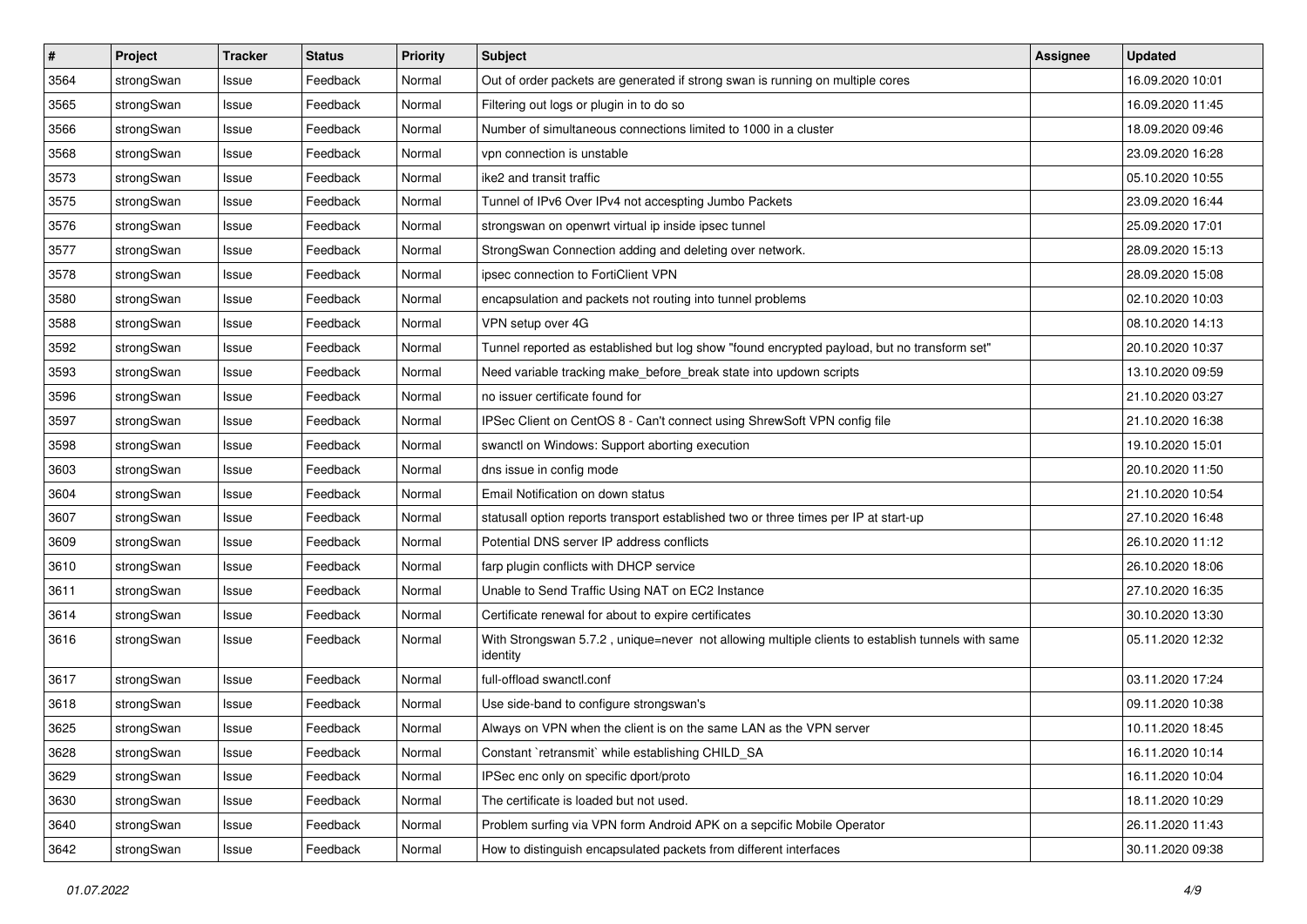| #    | Project    | <b>Tracker</b> | <b>Status</b> | <b>Priority</b> | <b>Subject</b>                                                                                                                      | <b>Assignee</b>                 | <b>Updated</b>   |
|------|------------|----------------|---------------|-----------------|-------------------------------------------------------------------------------------------------------------------------------------|---------------------------------|------------------|
| 3643 | strongSwan | Issue          | Feedback      | Normal          | Strongswan and FRR NHRP                                                                                                             |                                 | 01.12.2020 10:55 |
| 3647 | strongSwan | Issue          | Feedback      | Normal          | Is it possible to receive INTERNAL_IP4_SUBNET attributes in updown scripts                                                          |                                 | 02.12.2020 17:06 |
| 3650 | strongSwan | Issue          | Feedback      | Normal          | HA behaves very strange                                                                                                             |                                 | 04.12.2020 08:53 |
| 3652 | strongSwan | Issue          | Feedback      | Normal          | In strongswan ipsec.conf, how to set the "ike" parameters so that it can support all hash Algorithm<br>and DH group server support? |                                 | 08.12.2020 12:35 |
| 3654 | strongSwan | Issue          | Feedback      | Normal          | The L2tp/ipsec tunnel interface will not be delete when the connect abnormal interrupt.                                             |                                 | 08.12.2020 12:24 |
| 3662 | strongSwan | Issue          | Feedback      | Normal          | unamed session                                                                                                                      |                                 | 04.01.2021 11:32 |
| 3663 | strongSwan | Issue          | Feedback      | Normal          | Multiple ways to end up with duplicate / redundant child SA entries                                                                 |                                 | 06.01.2021 16:15 |
| 3669 | strongSwan | Issue          | Feedback      | Normal          | Failed connection to IKE_SA (Checkpoint Server)                                                                                     |                                 | 08.01.2021 17:58 |
| 3670 | strongSwan | Issue          | Feedback      | Normal          | Can routing rules be changed without terminating and re-initiating the tunnel                                                       |                                 | 12.08.2021 14:29 |
| 3671 | strongSwan | Issue          | Feedback      | Normal          | Windows client failed with 13843 against Strongswan via SQL backend                                                                 |                                 | 13.01.2021 14:43 |
| 3672 | strongSwan | Issue          | Feedback      | Normal          | ESP connection over IPv6                                                                                                            |                                 | 14.01.2021 17:04 |
| 3678 | strongSwan | Issue          | Feedback      | Normal          | IKE authentication credentials are unacceptable - Ubuntu Server - Windows 10 client                                                 |                                 | 19.01.2021 18:29 |
| 3682 | strongSwan | Issue          | Feedback      | Normal          | Is there a way to mark special case traffic bypass the traffic selectors?                                                           |                                 | 03.02.2021 16:44 |
| 3683 | strongSwan | Issue          | Feedback      | Normal          | IKEV2 connection fail to rekey process                                                                                              |                                 | 28.01.2021 13:25 |
| 3685 | strongSwan | Issue          | Feedback      | Normal          | giving up after 5 retransmits                                                                                                       |                                 | 03.02.2021 16:59 |
| 3686 | strongSwan | Issue          | Feedback      | Normal          | Site to clients IPsec and private IP                                                                                                |                                 | 04.02.2021 11:11 |
| 3687 | strongSwan | Issue          | Feedback      | Normal          | Strongswan ipsec do not forward package to host                                                                                     |                                 | 02.02.2021 14:40 |
| 3692 | strongSwan | Issue          | Feedback      | Normal          | Failing IPsec Phase 2 connection between Centos 7 VPS and Cisco ASA5540                                                             |                                 | 04.02.2021 16:29 |
| 404  | strongSwan | Issue          | Feedback      | Normal          | TNC: Update HowTos and implement some compilation flag checking                                                                     | Andreas<br>Steffen              | 10.09.2013 13:58 |
| 542  | strongSwan | Issue          | Feedback      | Normal          | Nesting tunnels                                                                                                                     | Andreas<br>Steffen              | 07.03.2014 09:22 |
| 2493 | strongSwan | Issue          | Feedback      | Normal          | Pkcs11 Plugin Returns w/Bogus Return Code                                                                                           | Jordan Hrycaj                   | 12.12.2017 15:58 |
| 2494 | strongSwan | Issue          | Feedback      | Normal          | Problems With 64bit Slot IDs With Pkcs11 Plugin                                                                                     | Jordan Hrycaj                   | 12.12.2017 16:03 |
| 1165 | strongSwan | Issue          | <b>New</b>    | Normal          | StrongSwan Virtual Ip problem                                                                                                       | Martin Willi                    | 19.10.2015 23:59 |
| 3606 | strongSwan | Issue          | Feedback      | Normal          | Using ipsec tunnel from "foreign" subnet                                                                                            | Noel Kuntze                     | 26.10.2020 12:23 |
| 359  | strongSwan | Issue          | Feedback      | Normal          | <b>Mediation Server Connection</b>                                                                                                  | Tobias<br>Brunner               | 16.07.2013 16:25 |
| 462  | strongSwan | Issue          | Feedback      | Normal          | strongswan android app can not use on android 4.4 OS                                                                                | Tobias<br><b>Brunner</b>        | 06.01.2014 13:07 |
| 482  | strongSwan | Issue          | Feedback      | Normal          | NAT-NAT connection                                                                                                                  | Tobias<br><b>Brunner</b>        | 09.10.2014 12:37 |
| 552  | strongSwan | Issue          | Feedback      | Normal          | move pki tool to ipsecdir                                                                                                           | <b>Tobias</b><br><b>Brunner</b> | 14.04.2014 13:52 |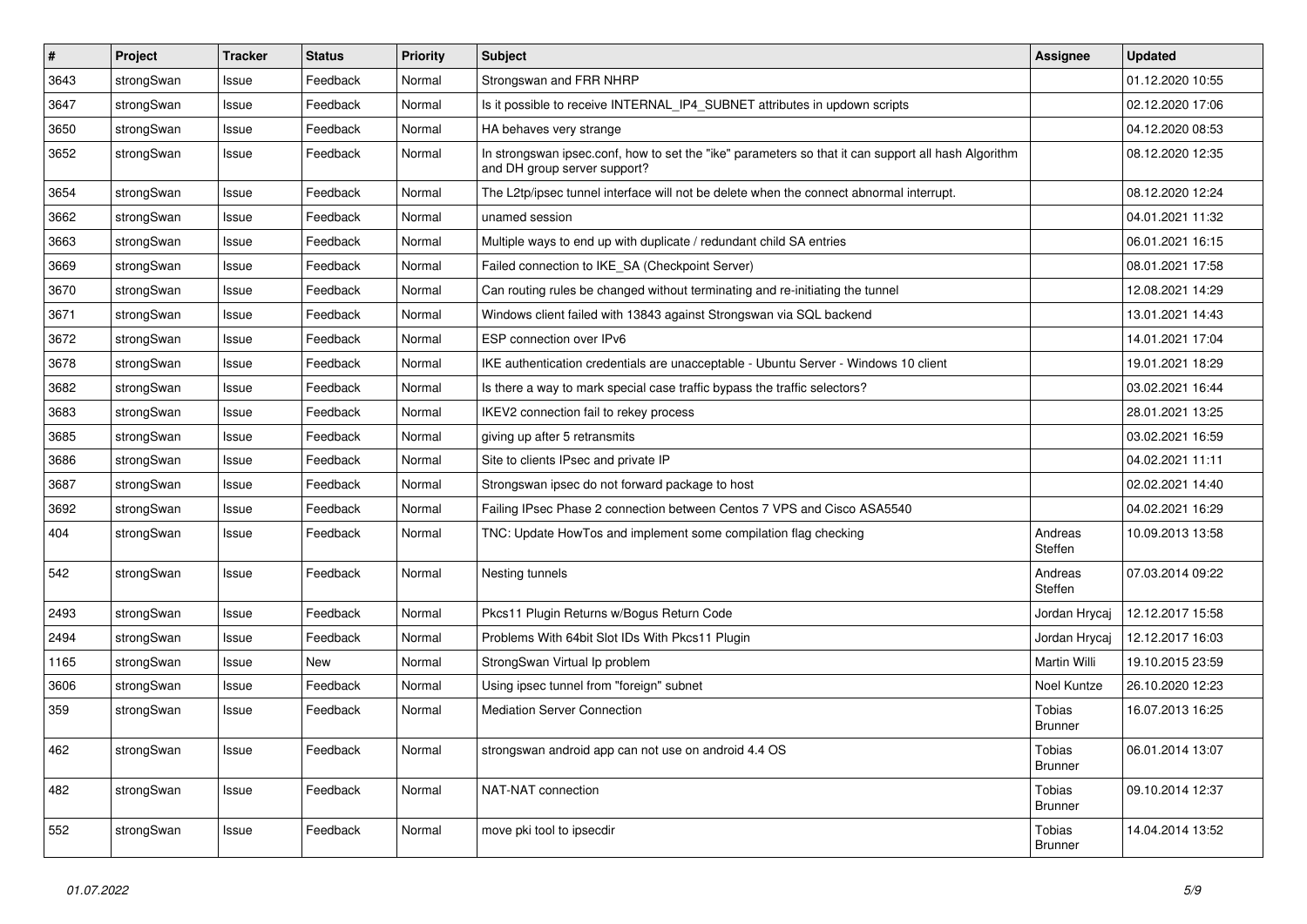| $\sharp$ | Project    | <b>Tracker</b> | <b>Status</b> | <b>Priority</b> | <b>Subject</b>                                                                                           | <b>Assignee</b>          | <b>Updated</b>   |
|----------|------------|----------------|---------------|-----------------|----------------------------------------------------------------------------------------------------------|--------------------------|------------------|
| 3291     | strongSwan | Issue          | Feedback      | Normal          | IPSec IKEv2 Client to VPN service 2                                                                      | Tobias<br><b>Brunner</b> | 16.08.2020 12:58 |
| 3560     | strongSwan | Issue          | Feedback      | Normal          | PSK tunnel working - Cert fails with fragmention errors                                                  | Tobias<br><b>Brunner</b> | 11.09.2020 14:15 |
| 3584     | strongSwan | Issue          | Feedback      | Normal          | Separate ipsec.conf file per conn and separate ipsec.secrets file per conn                               | Tobias<br><b>Brunner</b> | 30.09.2020 17:06 |
| 3594     | strongSwan | Issue          | Feedback      | Normal          | How to see the traffic at ESP in UDP SPIs and forwarding rule                                            | Tobias<br><b>Brunner</b> | 15.10.2020 13:57 |
| 3620     | strongSwan | Issue          | Feedback      | Normal          | L2TP/IPSEC ipsec.conf setting                                                                            | Tobias<br><b>Brunner</b> | 12.11.2020 10:14 |
| 3636     | strongSwan | Issue          | Feedback      | Normal          | Tor behind VPN                                                                                           | Tobias<br><b>Brunner</b> | 23.11.2020 14:09 |
| 3665     | strongSwan | Issue          | Feedback      | Normal          | When there is data flow, the VPN tunnel will not automatically connect                                   | Tobias<br><b>Brunner</b> | 05.01.2021 16:26 |
| 3668     | strongSwan | Issue          | Feedback      | Normal          | Configuring the strongSwan Helm chart on openshift                                                       | Tobias<br><b>Brunner</b> | 07.01.2021 16:33 |
| 3673     | strongSwan | Issue          | Feedback      | Normal          | IKEv2/IPSec MSCHAPv2 fails on Android 11 (API 30).                                                       | Tobias<br><b>Brunner</b> | 17.01.2021 07:25 |
| 3680     | strongSwan | Issue          | Feedback      | Normal          | How to unload a paritcular certificate from strongswan.                                                  | Tobias<br><b>Brunner</b> | 27.01.2021 09:28 |
| 2698     | strongSwan | Issue          | Feedback      | Low             | DSCP and kernel-libipsec                                                                                 |                          | 04.07.2018 15:01 |
| 3041     | strongSwan | Issue          | Feedback      | Low             | fail2ban or equivalent                                                                                   |                          | 06.05.2019 09:07 |
| 3613     | strongSwan | Issue          | Feedback      | Low             | Load-test jobs scheduled after tunnels are terminated                                                    |                          | 28.10.2020 12:06 |
| 3626     | strongSwan | Issue          | Feedback      | Low             | "Always On VPN" not available in Fire TV 4k                                                              | Tobias<br><b>Brunner</b> | 11.11.2020 12:41 |
| 87       | strongSwan | Feature        | <b>New</b>    | Normal          | IPsec Multicast Support                                                                                  |                          | 19.12.2014 14:20 |
| 104      | strongSwan | Feature        | Feedback      | Normal          | Postgresql Db Support                                                                                    |                          | 04.09.2019 10:05 |
| 162      | strongSwan | Feature        | Feedback      | Normal          | Submit ClusterIP patches mainline                                                                        |                          | 14.12.2015 20:43 |
| 215      | strongSwan | Feature        | New           | Normal          | strongswan NetworkManager plugin: make the "normal" ipsec configuration usable                           |                          | 12.08.2012 04:47 |
| 312      | strongSwan | Feature        | <b>New</b>    | Normal          | Feature Request: Option to limit or disable sending of ADDITIONAL_*_ADDRESS list for MOBIKE<br>Responder |                          | 13.03.2013 19:19 |
| 640      | strongSwan | Feature        | <b>New</b>    | Normal          | Provide an init_once() abstraction layer                                                                 |                          | 10.07.2014 15:10 |
| 641      | strongSwan | Feature        | New           | Normal          | kernel-iph virtual IP support and IKE routing lookups ignoring IPsec routes                              |                          | 10.07.2014 15:11 |
| 642      | strongSwan | Feature        | <b>New</b>    | Normal          | Windows Named Pipe stream and service                                                                    |                          | 10.07.2014 15:11 |
| 643      | strongSwan | Feature        | New           | Normal          | CNG/Bcrypt native Windows crypto plugin                                                                  |                          | 10.07.2014 15:12 |
| 644      | strongSwan | Feature        | New           | Normal          | Non-monolithic Windows build                                                                             |                          | 10.07.2014 15:12 |
| 645      | strongSwan | Feature        | New           | Normal          | Support HeapAlloc() and friends in leak-detective                                                        |                          | 10.07.2014 15:12 |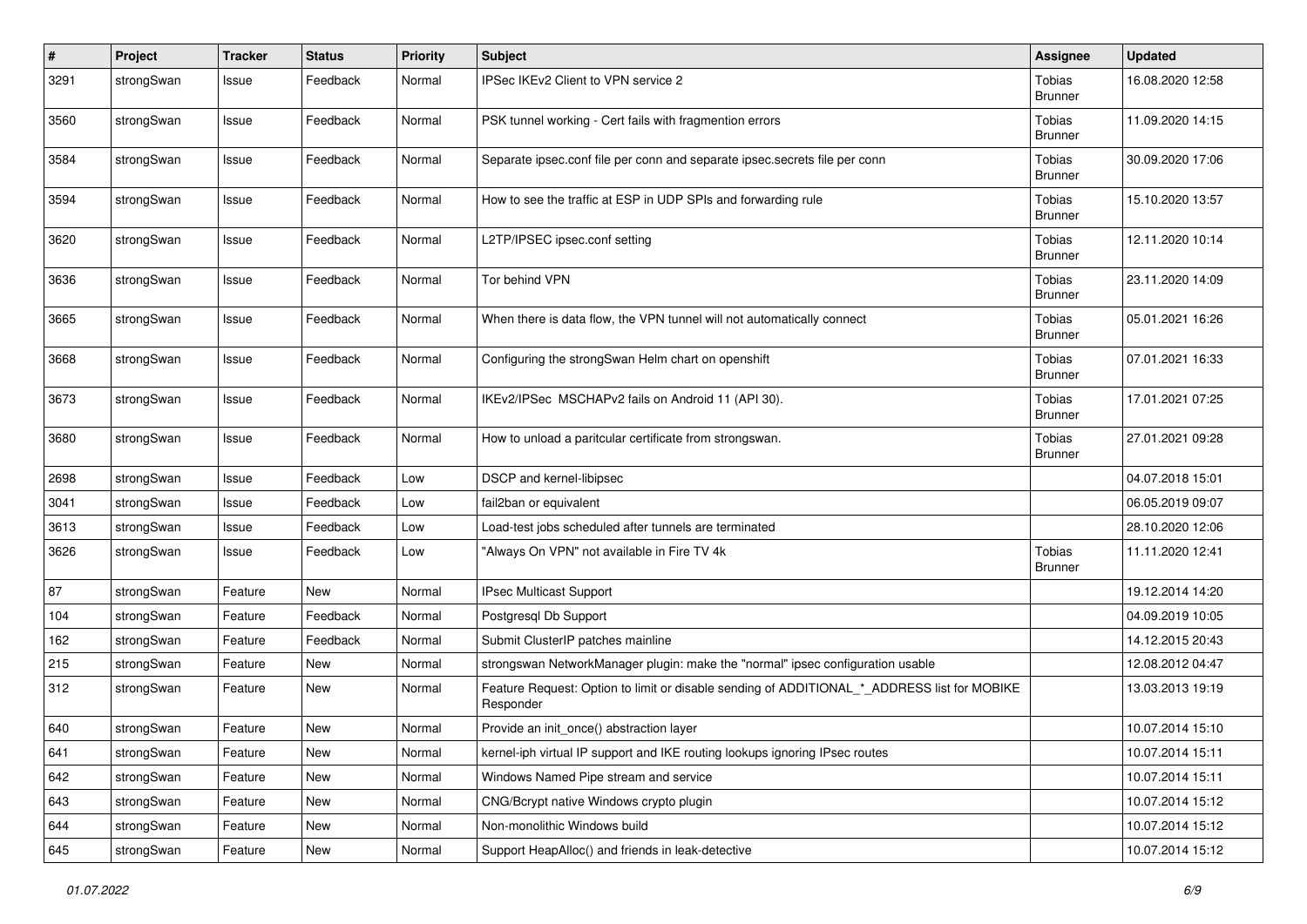| $\vert$ # | Project    | <b>Tracker</b> | <b>Status</b> | <b>Priority</b> | <b>Subject</b>                                                                                   | <b>Assignee</b> | <b>Updated</b>   |
|-----------|------------|----------------|---------------|-----------------|--------------------------------------------------------------------------------------------------|-----------------|------------------|
| 746       | strongSwan | Feature        | New           | Normal          | Different radius server(s) for accounting                                                        |                 | 22.10.2014 12:23 |
| 766       | strongSwan | Feature        | New           | Normal          | Make retransmit settings tunable by connection                                                   |                 | 14.11.2014 10:02 |
| 927       | strongSwan | Feature        | New           | Normal          | Charon: Implement route events and add an consumer in updown plugin                              |                 | 11.04.2015 12:02 |
| 930       | strongSwan | Feature        | New           | Normal          | Option to have non-sequential v6 roadwarrior addresses                                           |                 | 12.01.2016 16:36 |
| 1000      | strongSwan | Feature        | Feedback      | Normal          | Raise ALERT_TS_MISMATCH in IKE V1                                                                |                 | 09.09.2015 12:47 |
| 1008      | strongSwan | Feature        | Feedback      | Normal          | FARP for IPv6                                                                                    |                 | 14.12.2015 20:59 |
| 1057      | strongSwan | Feature        | New           | Normal          | conn switching based on eap identity                                                             |                 | 24.03.2020 10:14 |
| 1079      | strongSwan | Feature        | Feedback      | Normal          | Future Plans for firwall configuration equivalent under FreeBSD                                  |                 | 21.08.2015 15:58 |
| 1081      | strongSwan | Feature        | New           | Normal          | Active/standby VPN Gateway Failover                                                              |                 | 21.08.2015 22:01 |
| 1082      | strongSwan | Feature        | Feedback      | Normal          | Framed-Route to set leftsubnet                                                                   |                 | 07.10.2016 10:02 |
| 1207      | strongSwan | Feature        | New           | Normal          | Add more than 2 hosts support to HA plugin and make it configurable                              |                 | 08.12.2015 05:05 |
| 1251      | strongSwan | Feature        | New           | Normal          | FreeBSD HA                                                                                       |                 | 11.01.2016 22:01 |
| 1253      | strongSwan | Feature        | Feedback      | Normal          | Strongswan doesn't support CA bundles                                                            |                 | 19.01.2016 11:23 |
| 1265      | strongSwan | Feature        | New           | Normal          | An option to disable NAT-T                                                                       |                 | 23.06.2021 19:41 |
| 1482      | strongSwan | Feature        | Feedback      | Normal          | Allow changing init_limit_half_open etc. at runtime by reloading strongswan.conf                 |                 | 26.05.2016 14:49 |
| 1506      | strongSwan | Feature        | Feedback      | Normal          | Enhance DoS protection to deny users that failed Authentication                                  |                 | 17.06.2016 14:31 |
| 1559      | strongSwan | Feature        | Feedback      | Normal          | Expose received XAUTH/EAP username/password prompts via VICI, send secrets via VICI on<br>prompt |                 | 09.05.2017 16:28 |
| 2095      | strongSwan | Feature        | Feedback      | Normal          | Support liveness check in Strongswan                                                             |                 | 31.05.2017 00:56 |
| 2165      | strongSwan | Feature        | Feedback      | Normal          | missing LIBRESSL_VERSION_NUMBER support                                                          |                 | 03.11.2016 09:23 |
| 2185      | strongSwan | Feature        | Feedback      | Normal          | INTERNAL_IP4_SUBNET Attribute Support in Android Client                                          |                 | 10.12.2016 01:14 |
| 2202      | strongSwan | Feature        | Feedback      | Normal          | Radius NAS IP to be specified                                                                    |                 | 18.01.2017 17:58 |
| 2307      | strongSwan | Feature        | Feedback      | Normal          | Permit installation of trap policy for CHILD_SA configurations with unset local_addrs            |                 | 26.04.2017 15:04 |
| 2361      | strongSwan | Feature        | New           | Normal          | Import .sswan files from NetworkManager                                                          |                 | 12.06.2017 15:25 |
| 2495      | strongSwan | Feature        | Feedback      | Normal          | LibreSSL Plugin                                                                                  |                 | 13.12.2017 09:29 |
| 2668      | strongSwan | Feature        | Feedback      | Normal          | UE shall include the DEVICE_IDENTITY Notify payload                                              |                 | 22.05.2018 13:48 |
| 2707      | strongSwan | Feature        | New           | Normal          | More attributes taken/translated from radius attributes                                          |                 | 14.07.2018 15:21 |
| 2729      | strongSwan | Feature        | Feedback      | Normal          | Does Swanctl provide the same option as Ipsec with the rightID using a %?                        |                 | 20.09.2018 17:37 |
| 2793      | strongSwan | Feature        | Feedback      | Normal          | Remote identity with certificate                                                                 |                 | 15.10.2018 10:20 |
| 2814      | strongSwan | Feature        | Feedback      | Normal          | Force Keepalive Packets if There is no NAT                                                       |                 | 29.10.2018 15:47 |
| 2972      | strongSwan | Feature        | Feedback      | Normal          | how to add X509v3 Key Usage: Key Encipherment                                                    |                 | 13.03.2019 13:59 |
| 3075      | strongSwan | Feature        | New           | Normal          | <b>IPsec Labelling</b>                                                                           |                 | 29.05.2019 17:09 |
| 3104      | strongSwan | Feature        | Feedback      | Normal          | EAP-RADIUS: binding address feature for routers with multiple interfaces connected to LAN.       |                 | 17.06.2021 02:26 |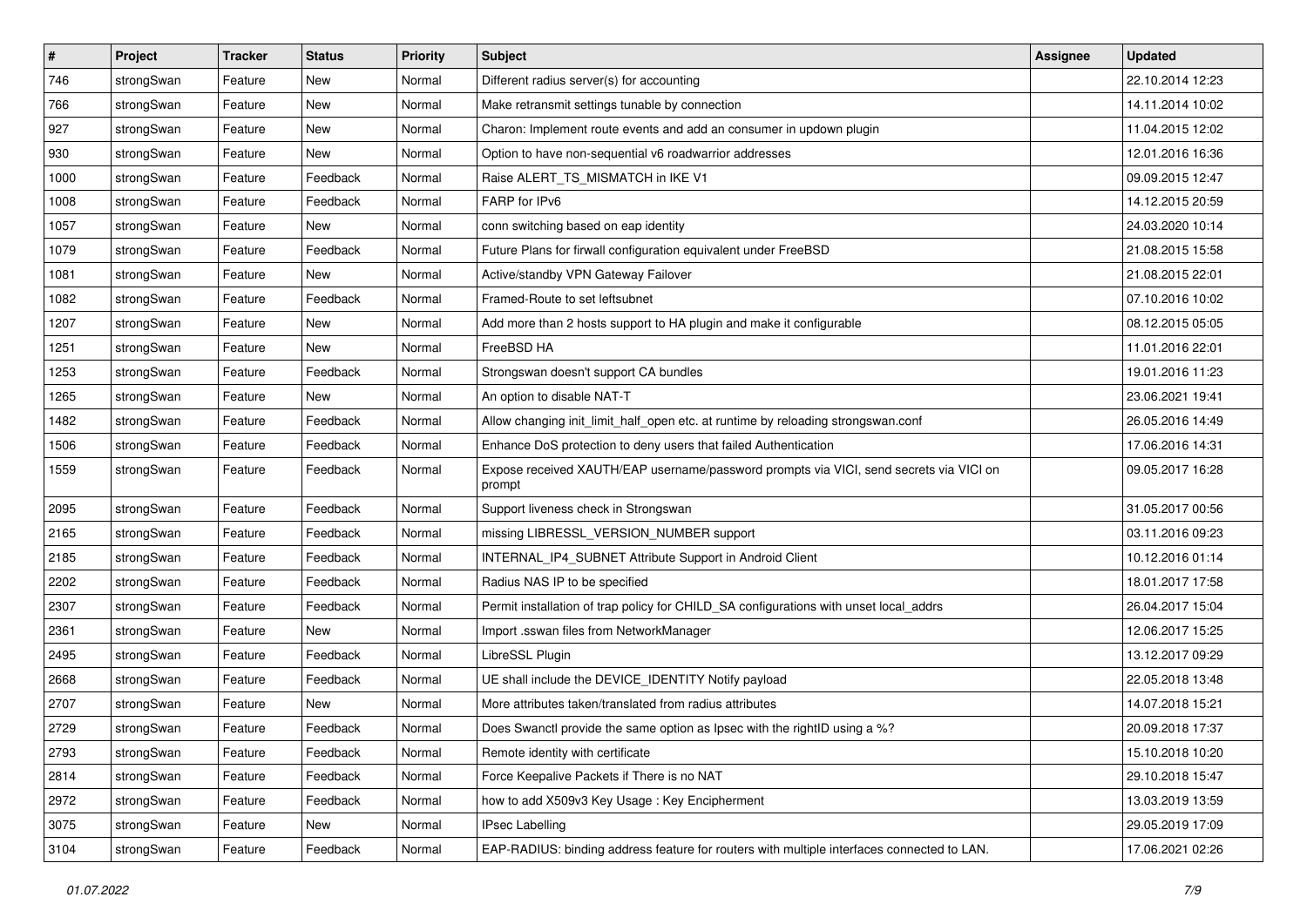| $\pmb{\#}$ | Project    | <b>Tracker</b> | <b>Status</b> | <b>Priority</b> | <b>Subject</b>                                                                                                          | <b>Assignee</b>                 | <b>Updated</b>   |
|------------|------------|----------------|---------------|-----------------|-------------------------------------------------------------------------------------------------------------------------|---------------------------------|------------------|
| 3135       | strongSwan | Feature        | Feedback      | Normal          | Android client - settings for connection re-try                                                                         |                                 | 12.08.2019 16:32 |
| 3162       | strongSwan | Feature        | Feedback      | Normal          | Strongswan Android support for default DNS suffixes (UNITY_DEF_DOMAIN flag)                                             |                                 | 29.08.2019 10:29 |
| 3398       | strongSwan | Feature        | New           | Normal          | Android client - allow configuring eap_id with EAP-TLS                                                                  |                                 | 06.04.2020 23:19 |
| 3422       | strongSwan | Feature        | Feedback      | Normal          | Allow multiple local.id to be specified in a single connection?                                                         |                                 | 23.04.2020 13:19 |
| 3441       | strongSwan | Feature        | <b>New</b>    | Normal          | [Android] Lock modification of VPN configurations on work devices                                                       |                                 | 11.05.2020 10:00 |
| 3651       | strongSwan | Feature        | New           | Normal          | Support for FC-SP-2                                                                                                     |                                 | 07.01.2021 20:04 |
| 3653       | strongSwan | Feature        | Feedback      | Normal          | Is there any possibility to pass any non-standard parameters for tunnels (ike or child sa) for use by<br>custom plugin? |                                 | 08.12.2020 11:03 |
| 3689       | strongSwan | Feature        | Feedback      | Normal          | Auto-connect on Wi-Fi network.                                                                                          |                                 | 03.02.2021 16:32 |
| 129        | strongSwan | Feature        | Assigned      | Normal          | Relations between ike/child/peer cfg                                                                                    | Martin Willi                    | 06.02.2012 10:50 |
| 960        | strongSwan | Feature        | Feedback      | Normal          | Raise ALERT PROPOSAL MISMATCH IKE in IKE V1                                                                             | Martin Willi                    | 30.08.2017 09:05 |
| 173        | strongSwan | Feature        | Assigned      | Normal          | Support for IP address ranges in traffic selectors                                                                      | <b>Tobias</b><br><b>Brunner</b> | 14.06.2012 11:31 |
| 243        | strongSwan | Feature        | Feedback      | Normal          | Configure routing table in peer                                                                                         | Tobias<br><b>Brunner</b>        | 23.05.2013 20:03 |
| 268        | strongSwan | Feature        | Feedback      | Normal          | support for ssh keypairs in strongswan network-manager plugin                                                           | <b>Tobias</b><br><b>Brunner</b> | 19.02.2014 15:13 |
| 309        | strongSwan | Feature        | Feedback      | Normal          | Problem with Network Aliases for charon.interfaces ignore and charon.interfaces use                                     | <b>Tobias</b><br><b>Brunner</b> | 21.03.2013 19:32 |
| 420        | strongSwan | Feature        | Feedback      | Normal          | Add more of the verbs that were supported by pluto to the updown plugin                                                 | Tobias<br><b>Brunner</b>        | 11.10.2013 07:56 |
| 693        | strongSwan | Feature        | Feedback      | Normal          | Time policy for roadwarrior                                                                                             | <b>Tobias</b><br><b>Brunner</b> | 02.09.2014 11:06 |
| 2189       | strongSwan | Feature        | Assigned      | Normal          | Support RFC 8229: TCP Encapsulation of IKE and IPsec Packets                                                            | <b>Tobias</b><br><b>Brunner</b> | 05.06.2020 19:48 |
| 38         | strongSwan | Feature        | <b>New</b>    | Low             | OCSP in IKE payload, RFC4806                                                                                            |                                 | 19.12.2014 14:20 |
| 368        | strongSwan | Feature        | <b>New</b>    | Low             | Add support for UNITY_DEF_DOMAIN mode config and pass domain to resolvconf                                              |                                 | 27.07.2013 01:25 |
| 2409       | strongSwan | Feature        | Feedback      | Low             | Android client status details                                                                                           |                                 | 18.08.2017 13:23 |
| 2727       | strongSwan | Feature        | New           | Low             | single pair of selectors per CHILD SA                                                                                   |                                 | 23.08.2018 12:08 |
| 2823       | strongSwan | Feature        | Feedback      | Low             | Implementing VPN peer failover                                                                                          |                                 | 16.11.2018 10:25 |
| 2854       | strongSwan | Feature        | New           | Low             | Srongswan doesn't sending RADIUS Accounting-On/Off on start up / shutdown                                               |                                 | 10.12.2018 10:19 |
| 3244       | strongSwan | Feature        | New           | Low             | eap-peap on android                                                                                                     |                                 | 04.11.2019 10:17 |
| 3276       | strongSwan | Feature        | Feedback      | Low             | N1_MODE_CAPABILITY                                                                                                      |                                 | 21.11.2019 16:49 |
| 3456       | strongSwan | Feature        | <b>New</b>    | Low             | move to github/gitlab                                                                                                   |                                 | 22.05.2020 12:27 |
| 3457       | strongSwan | Feature        | <b>New</b>    | Low             | user-friendly pkcs11 certificate selection                                                                              |                                 | 22.05.2020 12:52 |